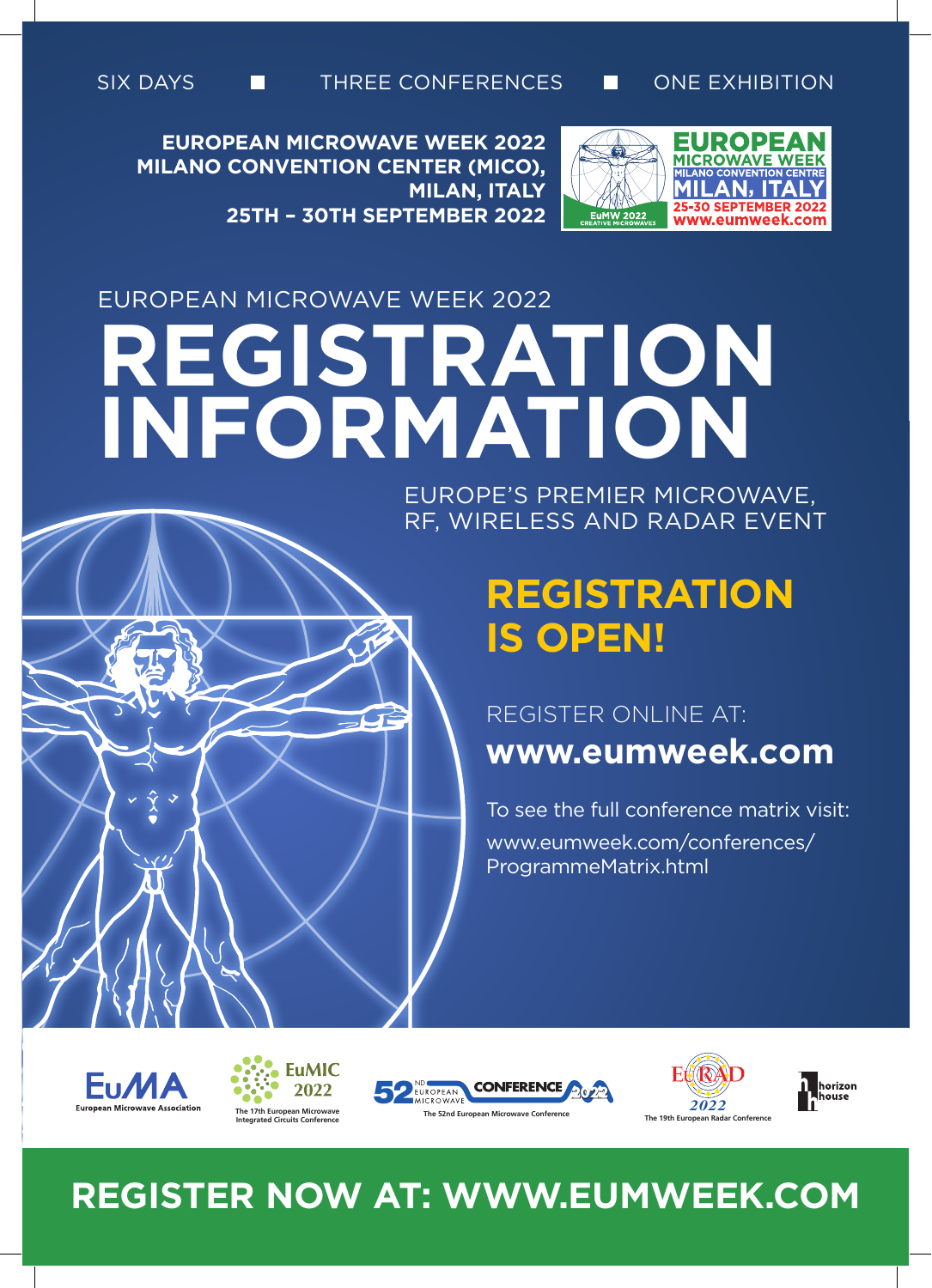### **European Microwave Week 2022**

#### The only European event dedicated to the Microwave and RF industry

The European Microwave Week 2022 takes place in the vibrant city of Milan. Bringing industry and academia together, the European Microwave Week 2022 is a SIX day event, including THREE cutting edge conferences, THREE Forums and ONE exciting trade and technology Exhibition featuring leading players from across the globe. EuMW 2022 provides access to the very latest products, research and initiatives in

the microwave sector. It also offers you the opportunity for face-toface interaction with those driving the future of microwave technology. EuMW 2022 will see an estimated 1,500 conference delegates, over 4,000 attendees and in excess of 300 international exhibitors (inc. Asia & US).

### **The Exhibition**

#### **Registration to the exhibition is FREE!**

- Over 300 International Companies meet the industry's biggest names and network on a global scale
- Cutting-edge Technology exhibitors showcase their latest product innovations, offer hands-on demonstrations and provide the opportunity to talk technical with the experts
- Industrial Workshops get first hand technical advice and guidance from some of the industry's leading innovators
- MicroApps attend our annual European Microwave Week Microwave Application Seminars (MicroApps)

#### **Entry to the exhibition is FREE. Register at: www.eumweek.com**

#### Be There

| <b>Opening Times</b>        |
|-----------------------------|
| $\overline{09}$ ·NO - 18·NO |
| $19.00 - 17.30$             |
| $16.30 - 16.30$             |
|                             |

### **The Conferences**

The EuMW 2022 consists of three conferences, three forums and associated workshops:

- European Microwave Integrated Circuits Conference (EuMIC) 26th - 27th September 2022
- European Microwave Conference (EuMC) 27th - 29th September 2022
- European Radar Conference (EuRAD) 28th 30th September 2022
- Plus Workshops and Short Courses (From 25th September 2022)
- In addition, EuMW 2022 will include the Defence, Security and Space Forum, the Automotive Forum and the 5G and Beyond Forum

The three conferences specifically target ground breaking innovation in microwave research. The presentations cover the latest trends in the field, driven by industry roadmaps. The result is three superb conferences created from the very best papers submitted. For the full and up to date conference programme including a detailed description of the conferences, workshops and short courses, please visit www.eumweek.com. There you will also find details of our partner programme and other social events during the week.

#### **TO SEE THE FULL CONFERENCE SESSION MATRIX please visit: www.eumweek.com/conferences/ProgrammeMatrix.html**

### **How to Register**

Registering as a Conference Delegate or Exhibition Visitor couldn't be easier. Register online and print out your badge in seconds onsite at the Fast Track Check In Desk. Online registration is open now, up to and during the event until 30th September 2022.

- Register online at **www.eumweek.com**
- Receive an email receipt with barcode
- Bring your email, barcode and photo ID with you to the event
- Go to the Fast Track Check In Desk and print out your badge
- Alternatively, you can register onsite at the self service terminals during the registration.

#### **Registration opening times:**

- Saturday 24th September 2022 (16:00 19:00)
- Sunday 25th Thursday 29th September 2022 (08:00 17:00)
- Friday 30th September 2022 (08:00 10.00)
- **Please note: NO badges will be mailed out prior to the event.**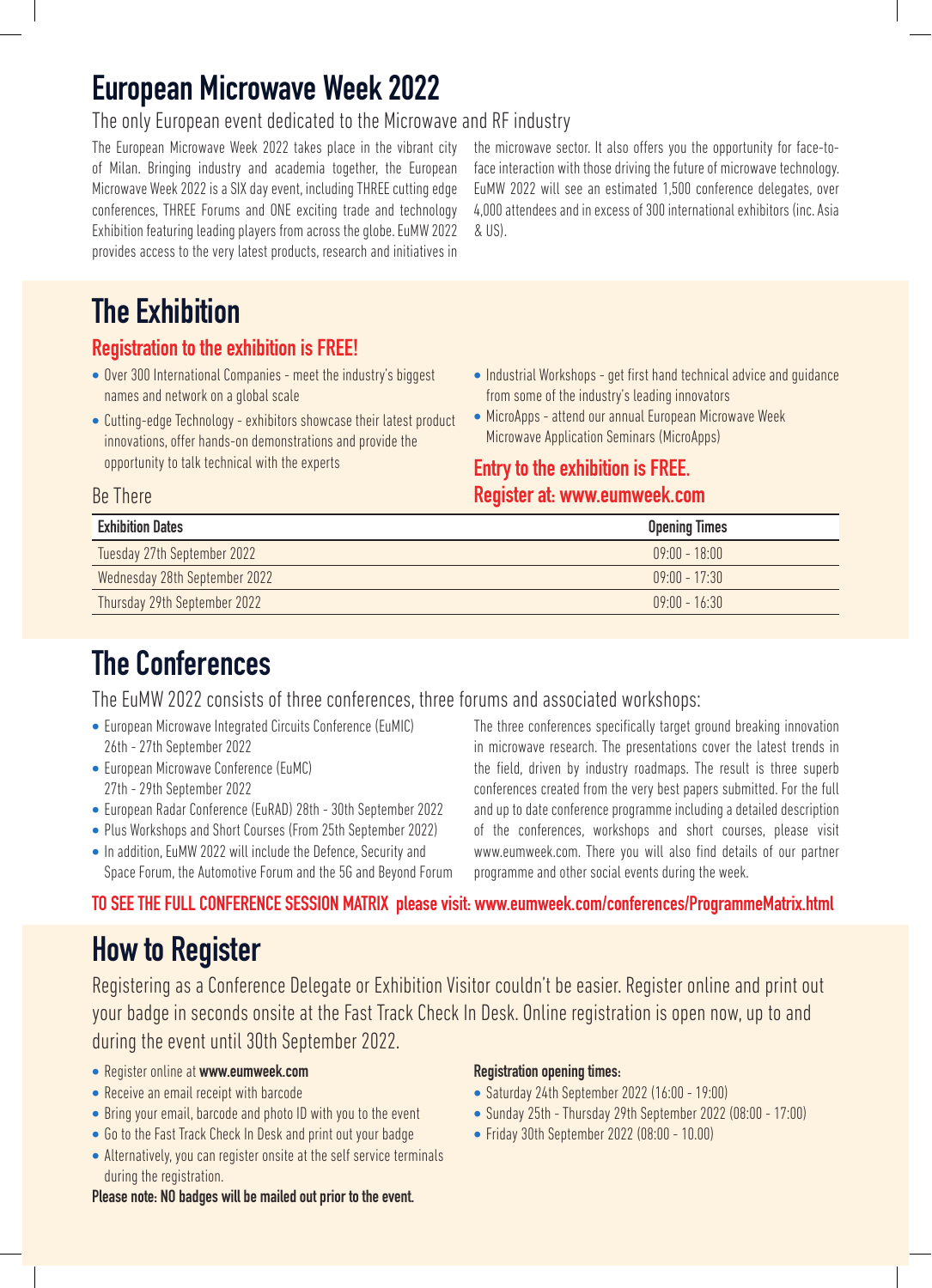### **Registration Fees**

#### **Full Week ticket:**

Get the most out of this year's Microwave Week with a Full Week ticket. Combine all three conferences with access to all forums the Defence, Security and Space and the 5G and Beyond Forum (the Automotive Forum is not included) as well as all the Workshops or Short Courses.

Registration at one conference does not allow access to the sessions of the other conferences.

**Reduced rates are offered if you have society membership to any of the following: EuMA<sup>®</sup>, GAAS, IET or IEEE.** Reduced rates for the conferences are also offered if you are a Student/Senior (Full-time students 30 years or younger and Seniors 65 or older as of 30th September 2022). The fees shown below are invoiced in the name and on behalf of the European Microwave Association. All payments must be in  $E$  Euros – cards will be debited in  $E$  Euros.

| <b>CONFERENCES</b><br>REGISTRATION | <b>ADVANCE DISCOUNTED RATE</b><br>(FROM NOW UP TO & INCLUDING 26th August 2022) |                             |          |                   | <b>STANDARD RATE</b><br>(FROM 27th August 2022 & ONSITE) |                             |           |                   |  |
|------------------------------------|---------------------------------------------------------------------------------|-----------------------------|----------|-------------------|----------------------------------------------------------|-----------------------------|-----------|-------------------|--|
|                                    |                                                                                 | Society Member <sup>®</sup> |          | <b>Non-Member</b> |                                                          | Society Member <sup>®</sup> |           | <b>Non-Member</b> |  |
| 1 Conference                       | Standard                                                                        | Student/Sr.                 | Standard | Student/Sr.       | Standard                                                 | Student/Sr.                 | Standard  | Student/Sr.       |  |
| <b>EuMC</b>                        | £520                                                                            | £140                        | €730     | € 200             | € 730                                                    | € 200                       | € 1,020   | € 280             |  |
| EuMIC                              | £400                                                                            | £ 130                       | € 560    | € 190             | € 560                                                    | € 190                       | €780      | € 260             |  |
| EuRAD                              | € 360                                                                           | £ 120                       | € 500    | € 170             | € 500                                                    | € 170                       | € 700     | € 240             |  |
|                                    |                                                                                 |                             |          |                   |                                                          |                             |           |                   |  |
| 2 Conferences                      | Standard                                                                        | Student/Sr.                 | Standard | Student/Sr.       | Standard                                                 | Student/Sr.                 | Standard  | Student/Sr.       |  |
| EuMC + EuMIC                       | € 740                                                                           | € 270                       | € 1,030  | € 390             | € 1,030                                                  | € 390                       | € $1,450$ | € 540             |  |
| EuMC + EuRAD                       | £700                                                                            | € 260                       | £980     | € 370             | €980                                                     | € 370                       | € 1,380   | € 520             |  |
| EuMIC + EuRAD                      | £610                                                                            | £250                        | £ 850    | € 360             | € 850                                                    | € 360                       | € 1,190   | € 500             |  |
|                                    |                                                                                 |                             |          |                   |                                                          |                             |           |                   |  |
| 3 Conferences                      | Standard                                                                        | Student/Sr.                 | Standard | Student/Sr.       | Standard                                                 | Student/Sr.                 | Standard  | Student/Sr.       |  |
| EuMC + EuMIC + EuRAD               | £900                                                                            | € 390                       | € 1,250  | € 560             | € 1,250                                                  | € 560                       | € 1,760   | €780              |  |
| <b>Full Week Ticket</b>            | € 1,370                                                                         | £ 800                       | € 1,800  | € 1,030           | € 1,800                                                  | € 1,030                     | € 2,330   | € 1,270           |  |

### **B BECOME A MEMBER - NOW!** Eu*M*A membership fees: Professional € 25 / year, Student € 15 / year.

One can apply for EuMA membership by ticking the appropriate box during registration for EuMW. Membership is valid for one year, starting when the subscription is completed. The discount for the EuMW fees applies immediately.

Members have full e-access to the International Journal of Microwave and Wireless Technologies. The printed version of the journal is no longer available.

#### EUMA KNOWLEDGE CENTRE

The EuMA website has its Knowledge Centre which presently contains over 22,000 papers published under the EuMA umbrella. Full texts are available to EuMA members only, who can make as many copies as they wish, at no extra-cost.

| <b>SPECIAL FORUMS AND SESSIONS</b><br>REGISTRATION                                         |                             |  | (UP TO & INCLUDING 26th August 2022) | <b>ADVANCE DISCOUNTED RATE</b> |              | <b>STANDARD RATE</b><br>(FROM 27th August 2022 & ONSITE) |  |              |
|--------------------------------------------------------------------------------------------|-----------------------------|--|--------------------------------------|--------------------------------|--------------|----------------------------------------------------------|--|--------------|
|                                                                                            | <b>Date</b>                 |  | Delegates*                           |                                | All Others** | Delegates*                                               |  | All Others** |
| Automotive Forum                                                                           | 26th September 2022         |  | € 280                                |                                | € 390        | € 350                                                    |  | € 450        |
| 5G and Beyond Forum                                                                        | 29th September 2022         |  | € 60                                 |                                | € 90         | € 80                                                     |  | € 100        |
| Defence, Security & Space Forum                                                            | 28th September 2022         |  | € 30                                 |                                | € 60         | € 30                                                     |  | €60          |
| Tom Brazil Doctoral School: Build a Frequency<br>-Modulated Continuous Wave Radar in 1-day | 25th September 2022         |  | € 40                                 |                                | £40          | € 40                                                     |  | € 40         |
| Doctoral school: Microwaves for emerging<br>medical technologies                           | 26th/27th<br>September 2022 |  | € 40                                 |                                | £40          | € 40                                                     |  | £40          |

\* those registered for EuMC, EuMIC or EuRAD \*\* those not registered for a conference